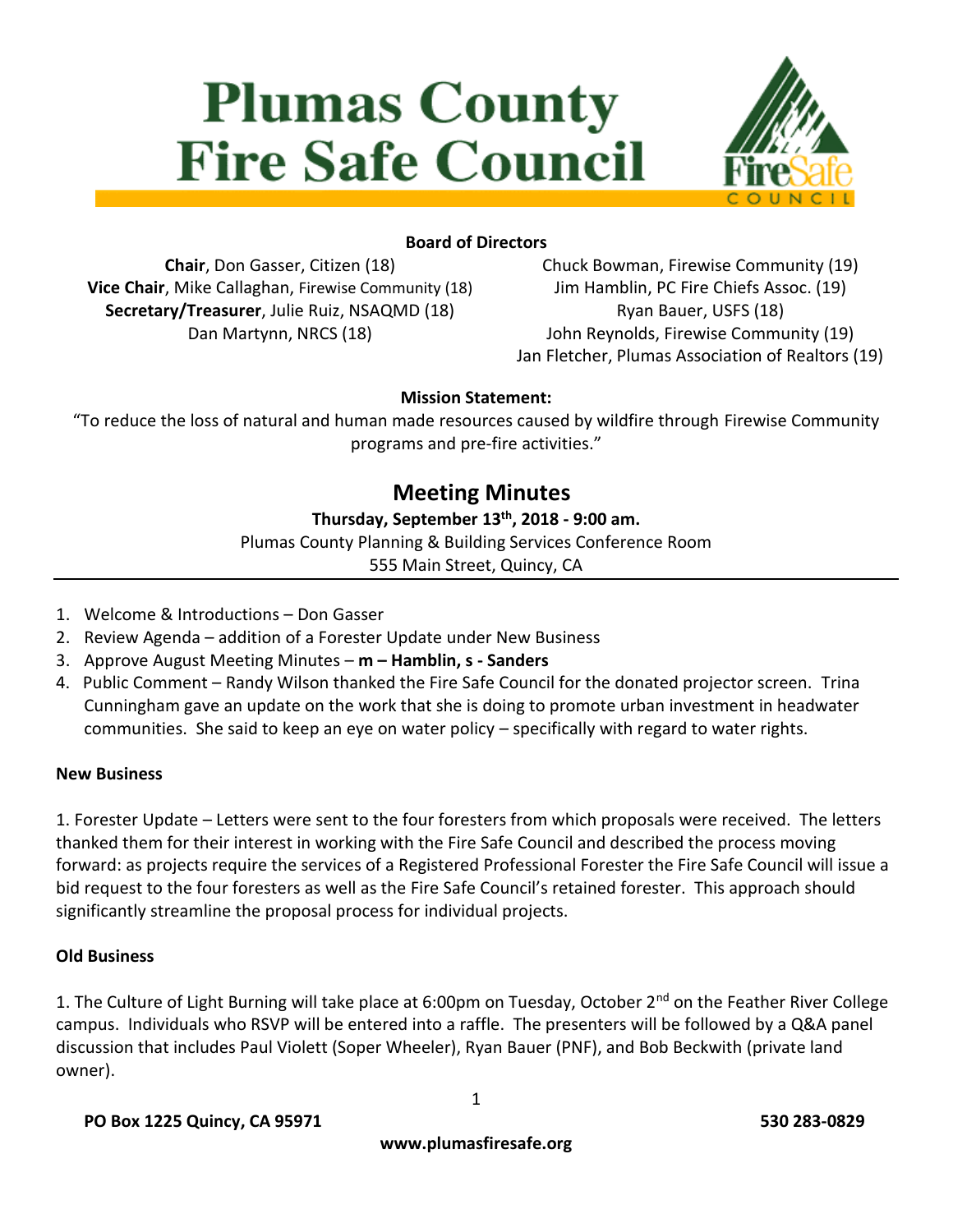Hannah Hepner proposed that the Fire Safe Council co-host a public showing o[f Wilder than Wild](https://www.wilderthanwildfilm.org/) in November. Costs will be shared among PCFSC, the Feather River Land Trust, and Spatial Informatics Group. Council members expressed support for the event.

#### **Updates**

- 1. Standing Reports and Discussion
	- **Plumas County Office of Emergency Services (OES):** Sue McCourt reported that 8,000 individuals have signed up for [CodeRed](http://www.plumascounty.us/index.aspx?nid=2163) in Plumas County. Alerts can be issued via text, mail, or phone. She encouraged Fire Safe Council members to promote CodeRed in their communities. Mrs. McCourt has been keeping informed about homeonwers insurance issues in the State. She suggested that all policy holders regularly review their policy to make sure that they are not underinsured. September is [National Disaster Preparedness Month](https://www.ready.gov/september). This year's theme is "Disasters Happen. Prepare Now. Learn How." The NFPA's Fire Prevention Week is October  $7-13$ <sup>th</sup>.
	- **CAL FIRE:** Mark Hillskotter reported that the Defensible Space Inspection program is still in operation through mid-October. More than 2,000 inspections have been completed. Non-compliance is low. As of September 2<sup>nd</sup> there had been 4,587 fires in the State, which burned 613,710 acres. The number of acres burned is significantly higher than at the same time last year. Don Gasser announced a CAL FIRE program that will train fuel reduction crews in multiple locations in northern California. Dave Kinateder said that the California Conversation Corps (CCC) may also have crews available in the area for fuels projects.
	- **USFS Hazardous Fuels Reduction:** Marty Senter said that the Forest is gearing up to burn this fall. They will underburn and then pile burn. It has been a slow fire season locally, but resources have been supporting fire suppression efforts all summer. The Beckwourth Ranger District managed another lightening ignited fire this summer. It burned 90 acres. Mr. Senter has been assured that there will be Stevens funds awarded for FY 2019. Ryan Tompkins provided an update on the Lakes Basin project, which includes two timber sales and a proposal to SNC that is in progress to complete the service work. PNF is supporting SNC proposals by Plumas Audubon for project planning in Boyle Ravine between Quincy and the Minerva fire, by the University of California for project planning around the UC Forestry Camp in Meadow Valley. There are current timber sales around Frenchman/Dixie Valley, Plumas Eureka, Butterfly, and Bucks. Dave Kinateder reported that in FY 2018 the Mt. Hough Ranger District accomplished 2,937 acres of fuels treatments (which doesn't include timber sales). He compared this number to the 36,000 acres that would have historically burned on average each year. Mr. Kinateder provided a map of a proposed Indian Falls project. Claude Sanders asked about the status of the chip market and how prescribed fire dovetails with biomass utilization. Mr. Kinateder said that chips from the Bucks project have gone to Loyalton. The proposed Indian Falls project utilizes prescribed burn only treatments on steep slopes. Mr. Tompkins added that, at a minimum, the Forest attempts to cut, skid, and deck all timber sale biomass. Operators may be paid to chip and haul it. There is some uncertainty in the market as the biomass incentive power purchase agreement will expire after five years. This has made it difficult to sell timber projects that have a biomass component.
	- **Natural Resource Conservation Service:** not present
	- **Northern Sierra Air Quality Management District:** no report
	- **Industry Representatives:** Steve DeBonis reported that SPI is planning on masticating their Butterfly Valley fuel break as soon as conditions allow. They will return to their project north of Chester in November and will likely masticate there in the spring.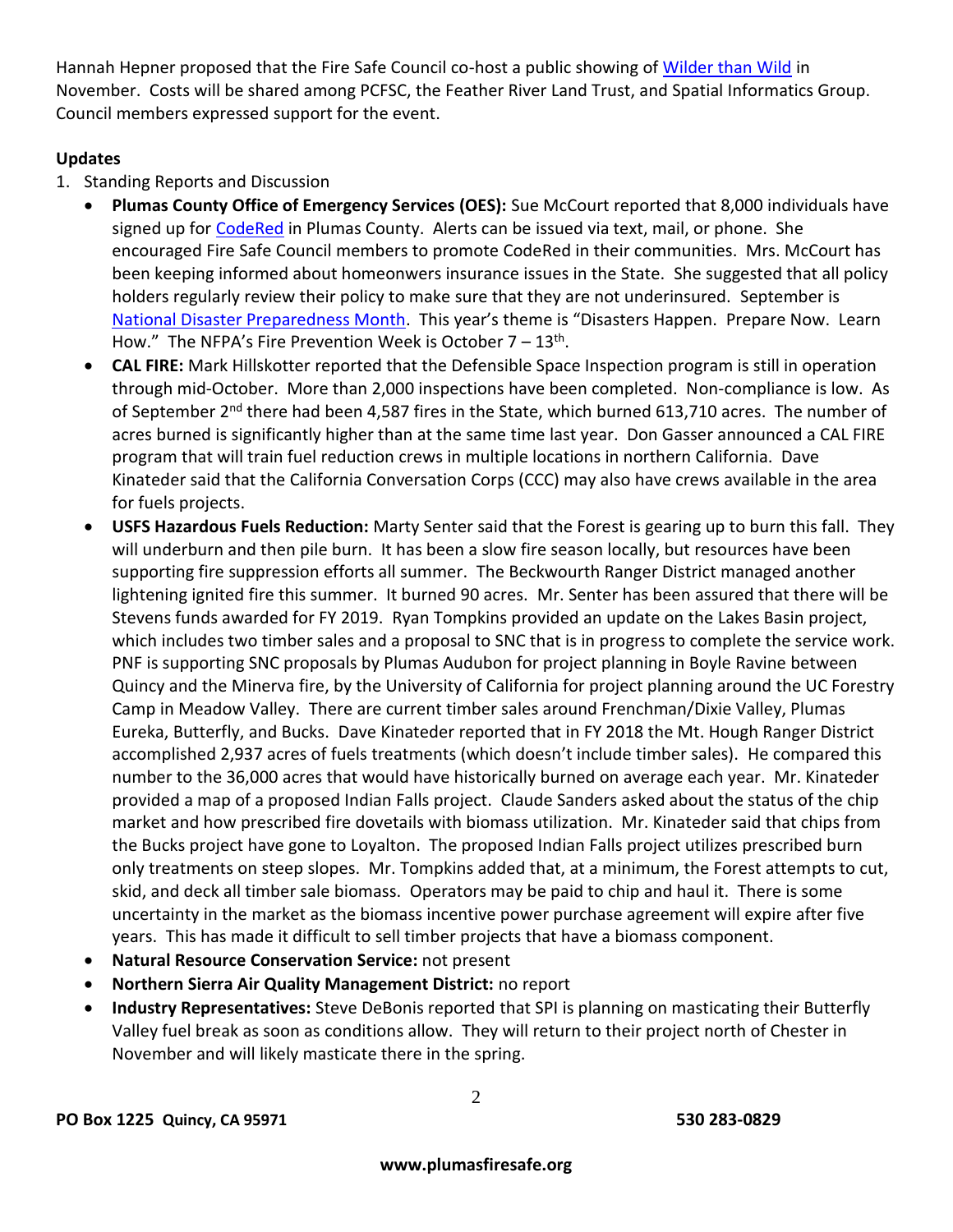- **Tribal Representatives:** Ben Cunningham said that their properties are going into escrow. Once they take control of the properties in the spring, work will be initiated. Trina Cunningham is applying to do inter-tribal work with the Karuk to develop a cultural burning program and to certify burn bosses.
- **Plumas County Tree Mortality Task Force:** Mike Callaghan said that final public outreach in the local newspapers is forthcoming. He also plans to make public comment at an upcoming Board of Supervisors meeting.
- **Feather River Stewardship Coalition:** Hannah announced that the Plumas Collaborative Forest Health project was awarded \$6.6 million to treat 7,800 acres, including the communities of Meadow Valley, Genesee Woods, and Red Clover Creek Recreation Association. She also shared that Plumas National Forest has executed an agreement to provide another \$25,000 for coordination funds in support of the FRSC.
- **Firewise Communities:**

Don Gasser encouraged Firewise communities to identify projects for which the CAL FIRE fuels crews may be utilized. Sue McCourt pointed out that those projects will still require CEQA compliance. **Grizzly Ranch** – John Reynolds said that their Firewise day was in August and the community has done everything required for recertification. Community members have been building piles for the chipping program.

**Portola –** Phil Oels said that they are waiting on funding for the 192 project, but have been working on smaller projects in the meantime.

**Galeppi Ranch –** Dave Kinateder said that the chipping program has been a great opportunity to get to know neighbors. Ryan Tompkins added that the community received Firewise recognition in July. There are a lot of people interested in the chipping program and other grant opportunities. The CC&Rs are being reviewed and will incorporate fuels objectives.

**Gold Mountain –** Judy Clot hosted a luncheon to talk about a community protection plan and to get more members involved in the Firewise committee. She has met with potential contractors for several projects in Gold Mountain. A few of the community's critical lots have complied with the fuels reduction requirements, but letters have gone out to those that have not complied. There are about 20 applicants for the chipping program.

**Plumas Eureka** – Dennis Lincoln reported that the community had a cleanup day to create defensible space around the fire house. On the whole defensible space is good, however, undeveloped lots are an issue. There is support among the five area HOAs to make changes in their CC&Rs to support work on those lots. The HOAs will meet on Oct 17<sup>th</sup>.

**Sloat/Cromberg/Camp Layman –** Mike McCourt said they continue to track volunteer hours, that Mr. Sanders has been doing fuels reduction work in the area, and that a few individuals have signed up for the chipping program.

**Lake Almanor West –** Sue McCourt reported that the Firewise day had fifty people in attendance. **Graeagle** – Mrs. McCourt also reported that Chuck Bowman has been working with Smith Creek Ranch on Firewise recognition.

**Not present/no update:** Chester, LACC, Almanor Pines, Mohawk Vista, Feather River College, Greenhorn Creek, Chilcoot/Vinton

### 2. Status of Current Grants –

**Senior/Disabled Defensible Space**: Mike McCourt – The program is complete for the year and over 100 clients' homes were treated for defensible space. About 35 of the participants were new this year. He has received several thank-you letters.